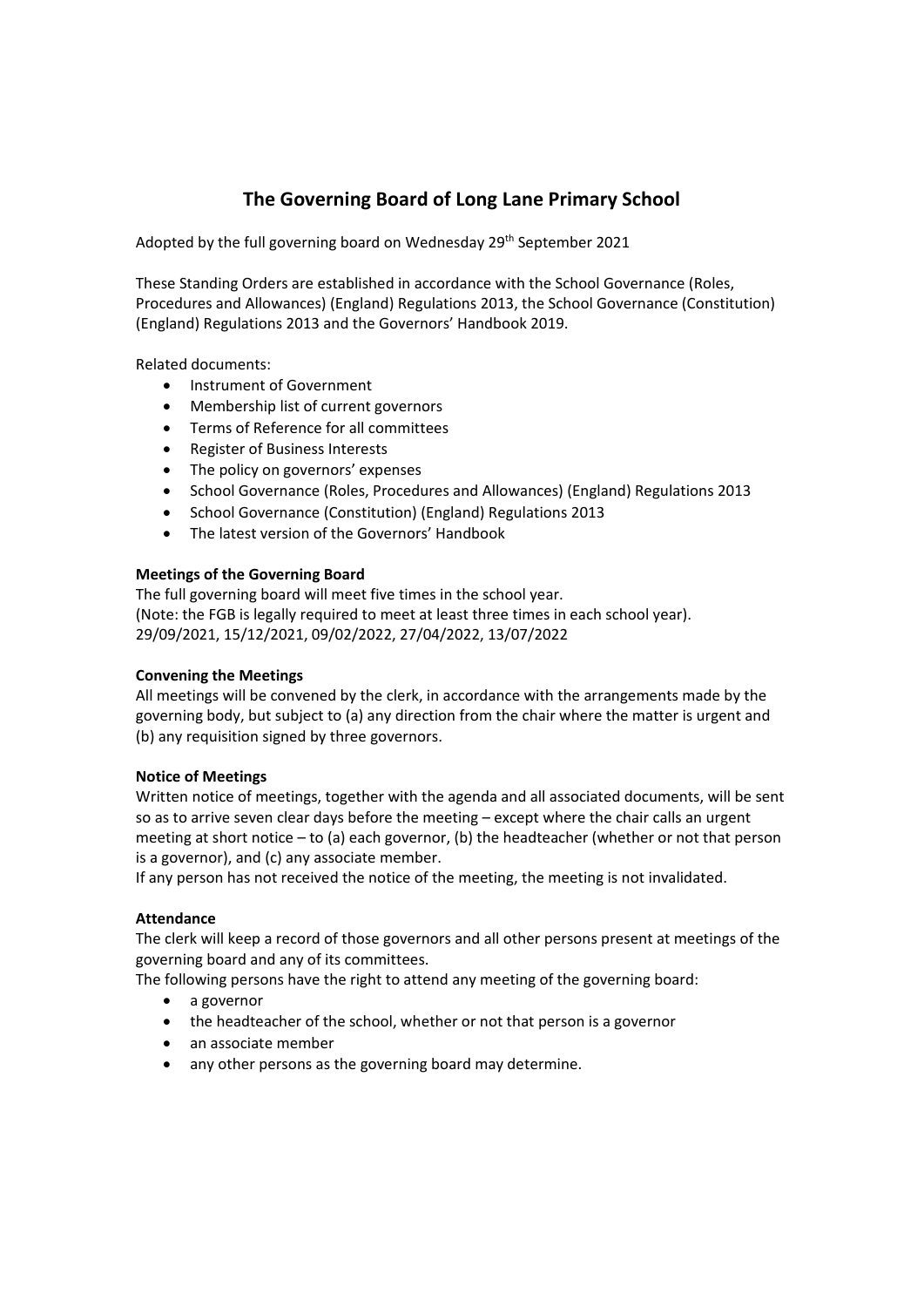## **Quorum**

The quorum for a meeting of the governing board and for any vote on any matter at such a meeting is one half (rounded up to a whole number) of the governors in post. In calculating the quorum vacant positions on the governing board are not included. In calculating the quorum associate members are not counted.

Meetings which become inquorate will be discontinued.

## **Alternative arrangements for governor participation at meetings**

The governing board, if it so wishes, may approve alternative arrangements for governors to participate or vote at meetings, for instance, by telephone or video conference. Voting can take place via e‐mail.

## **Decision‐making**

Members of the governing board recognise that all decisions must be made by the governing board unless the governing board has delegated the function to a committee or individual. Every question to be decided at a meeting of the governing board is to be determined by a majority of votes of the governors present and voting on the question; proxy voting is not allowed; voting by email is not allowed. Voting by telephone or video conferencing is only permitted where the governing board have adopted alternative arrangements for governor participation as set out above.

Where there is an equal division of votes the chair (or the person acting as chair for the meeting) has a second or casting vote.

## **Withdrawal from meetings**

Governors will be required to withdraw from a meeting under the circumstances set out in Regulation 16 of the School Governance (Roles, Procedures and Allowances) (England) Regulations 2013.

If there is a dispute about a person attending a governing board meeting being required to withdraw, the matter of withdrawal shall be determined by the governors present at the meeting.

#### **Minutes of meetings**

The clerk must ensure that minutes of the governing board meeting are drawn up and signed (subject to the approval of the governing board) by the chair at the next meeting. Signed copies of minutes will be kept in the school office.

Within 15 school days of the meeting, the clerk will forward the draft minutes to the chair for checking, and to the headteacher. Copies of the draft minutes, once checked by the chair, will be sent to all members of the governing board within 20 school days of the meeting.

#### **Clerk to the governing board**

The governing board must appoint a clerk to governors and must have regard to advice from the clerk as to the nature of the governing board's functions.

Governors and the headteacher cannot be clerk to the governing board.

If the clerk is not able to attend a meeting the governors present at the meeting can appoint a member of the governing board (but not the headteacher) to act as clerk for that meeting.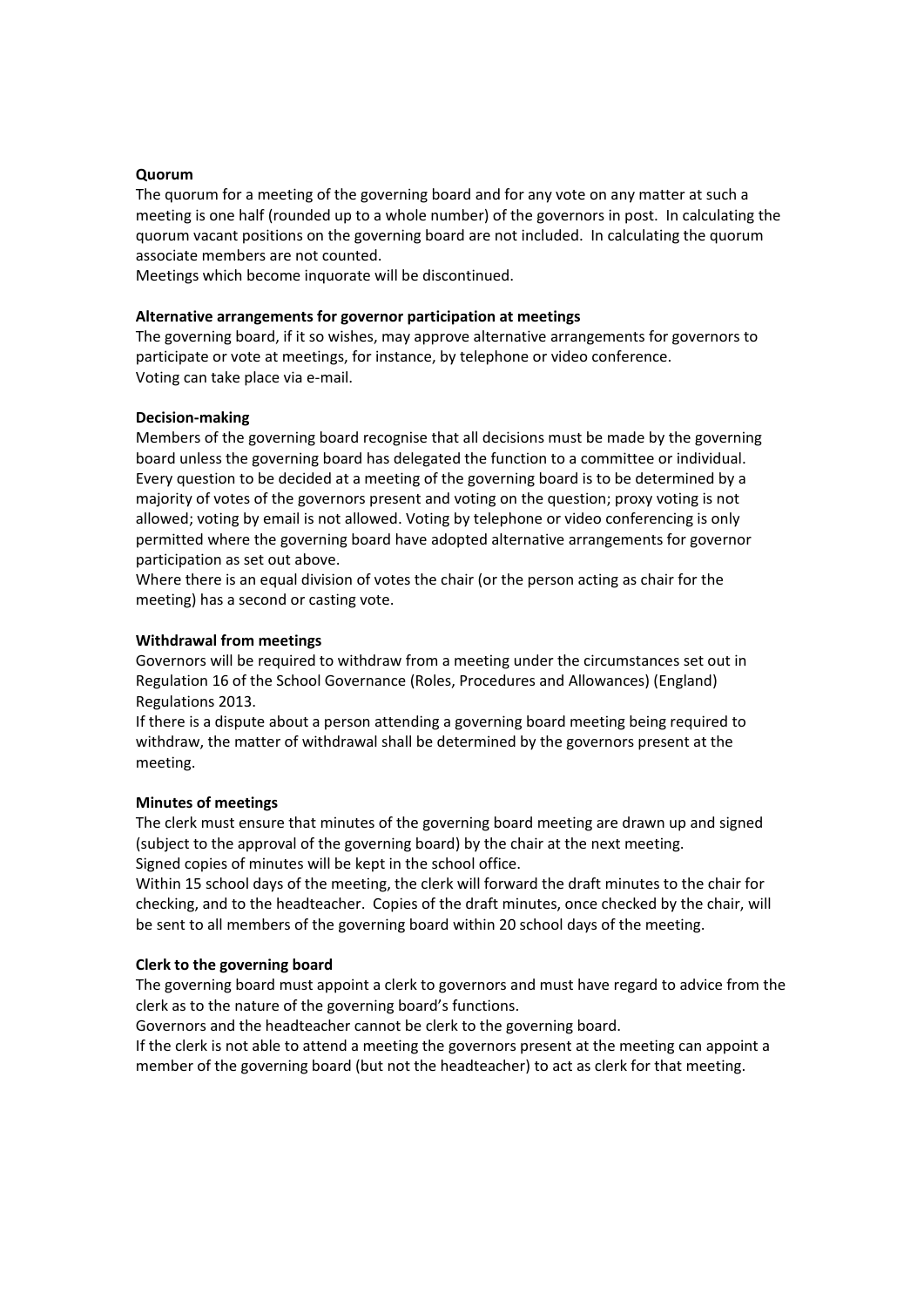## **Election of the chair and vice‐chair**

The governing board must elect a chair and a vice‐chair. When the position of chair or vice‐chair falls vacant the governing board must elect a new chair or vice-chair at the next full governing board meeting. Before an election takes place the full governing board must decide the date on which the term of office of the chair or vice chair will end. The clerk will take the chair when the chair is being elected. Governors who work at the school and associate members cannot stand for election as chair or vice‐chair.

## **Declaration of Interest**

Governors will declare any pecuniary interest or conflict of interest with any agenda item at each meeting.

## **Pecuniary interests**

The governing board will maintain a register of business interests of its members. The register of business interests will be held in the school office.

## **Code of Conduct for West Berkshire governors**

Every governor (and associate member) will read and agree to follow the Code of Conduct for West Berkshire governors.

## **Governors' Expenses**

The governing board may pay expenses in accordance with Part 6 of the School Governance (Roles, Procedures and Allowances) (England) Regulations 2013.

The Governor Allowances Policy was approved by the Resources committee at their meeting on 10<sup>th</sup> October 2017 and covers the following expenses:

The cost of travel relating only to travel to meetings (other than meetings held at Long Lane) or training courses at the approved current rate used by West Berkshire.

Cost of care arrangements i.e. child care, babysitting, care of the elderly or dependent relative (excluding payments to a current/former spouse or partner)

Cost of training courses (only with prior approval of the FGB)

Governors who wish to make such a claim should complete and attach receipts where possible, return it to the school business manager within two weeks of the date when the allowances were incurred.

## **Committees, working parties and appeal panels Associate members**

The governing board may appoint associate members to serve on one or more committees (and to attend full governing board meetings). Associate members are not governors.

## **Committees**

A committee of the governing board is set up with delegated powers, with the governing board deciding its membership, the procedures for appointing its Chair, what powers it will have, whether it will include associate members and, if so, whether they may vote.

This must be decided at a full governing board meeting and minuted.

The governing board remains responsible for any decisions taken by committees and these decisions must be reported back to the full governing board at their next meeting.

The establishment, terms of reference, constitution and membership of committees must be reviewed annually at a full governing board meeting.